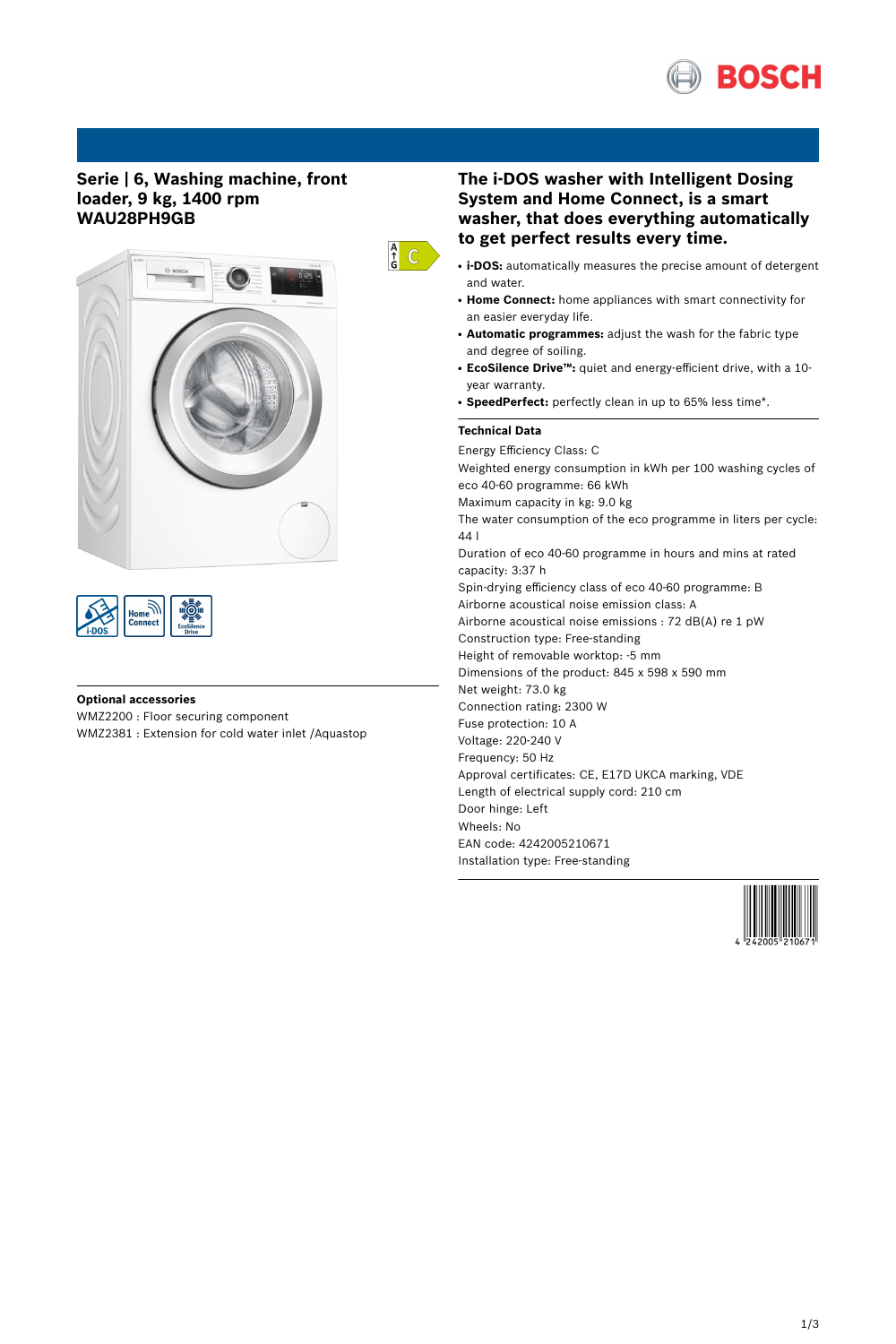

**Serie | 6, Washing machine, front loader, 9 kg, 1400 rpm WAU28PH9GB**

**The i-DOS washer with Intelligent Dosing System and Home Connect, is a smart washer, that does everything automatically to get perfect results every time.**

#### **Performance**

- Energy Efficiency Class<sup>1</sup>: C
- Energy<sup>2</sup> / Water<sup>3</sup>: 66 kWh / 44 litres
- Load capacity: <sup>1</sup> <sup>9</sup> kg
- Programme duration<sup>4</sup>: 3:37 h:min
- Spin drying efficiency class: <sup>B</sup>
- Spin speed\*\*: <sup>400</sup> <sup>1400</sup> rpm
- Noise level: <sup>72</sup> dB (A) re <sup>1</sup> pW
- Noise efficiency class: <sup>A</sup>

### **Programmes/functions**

- Touch control buttons: Reduced Ironing option, soaking, Ready in, i-DOS 1, i-DOS 2, Child lock, Memory, Remote Start, Aqua Plus, Rinse hold, start/pause with reload function, Temperature selection, SpeedPerfect, Prewash, Spin speed reduction/Rinse Hold
- Standard programmes: cottons, easy care, delicates, wool hand wash
- Special programmes: Automatic Gentle, Drum clean with reminder, Shirts, Drain / Spin, Remote Program, Mixed Load, Single Rinse, Super Quick 15/30
- Programmes via Home Connect app: Stain Blood, Stain Butter/Oil, Stain - Grass, Stain - Red wine
- Safeguard monitoring system adjusts load distribution and programme settings to protect clothes

### **Key features**

- i-DOS: automatic dosing of liquid detergent and softener
- Home Connect: Remote Monitoring and Control
- SpeedPerfect: perfectly clean in up to 65% less time. \*\*\*
- ActiveWater Plus: for highly efficient use of water even with smaller loads thanks to automatic load detection.
- Reload function: Flexibility in adding laundry items into the drum, even after the wash cycle has started.
- EcoSilence drive with <sup>10</sup> year warranty
- AntiVibration Design for more stability and quietness
- EcoBar Plus function: five possible levels of energy and water consumption

#### **Additional features**

- Large LED-Display for programme status indication, temperature selection, spin speed, remaining time and 24 hours end time delay, load recommendation and consumption indication

- Control dial with integrated On / Off mode
- VarioDrum: gentle and efficient washing
- Drum interior light
- Drum clean with reminder function
- Sound insulation by additional noise reduction material
- AquaStop: Bosch home appliance with lifetime warranty against water damage\*
- Foam detection system
- Overdosage indication
- Child lock
- Acoustic signals: Buzzer

#### **Technical Information**

- Slide-under installation
- Large silver-white door with 171° opening
- Drum volume: <sup>63</sup> litres
- Dimensions (H x W): 84.5 cm x 59.8 cm
- Appliance depth: 59.0 cm
- Appliance depth incl. door: 63.3 cm
- Appliance depth with open door: 106.3 cm
- *¹ Scale of Energy Efficiency Classes from A to G*
- *² Energy consumption in kWh per 100 cycles (in programme Eco 40-60)*
- *³ Weighted water consumption in litres per cycle (in programme Eco 40-60)*
- *⁴ Duration of Eco 40-60 programme*
- *\*\* Values are rounded.*
- *\*\*\* Comparison between the program duration of Easy-care 40°C and the program duration of Easy-care 40°C + activated Speed option*